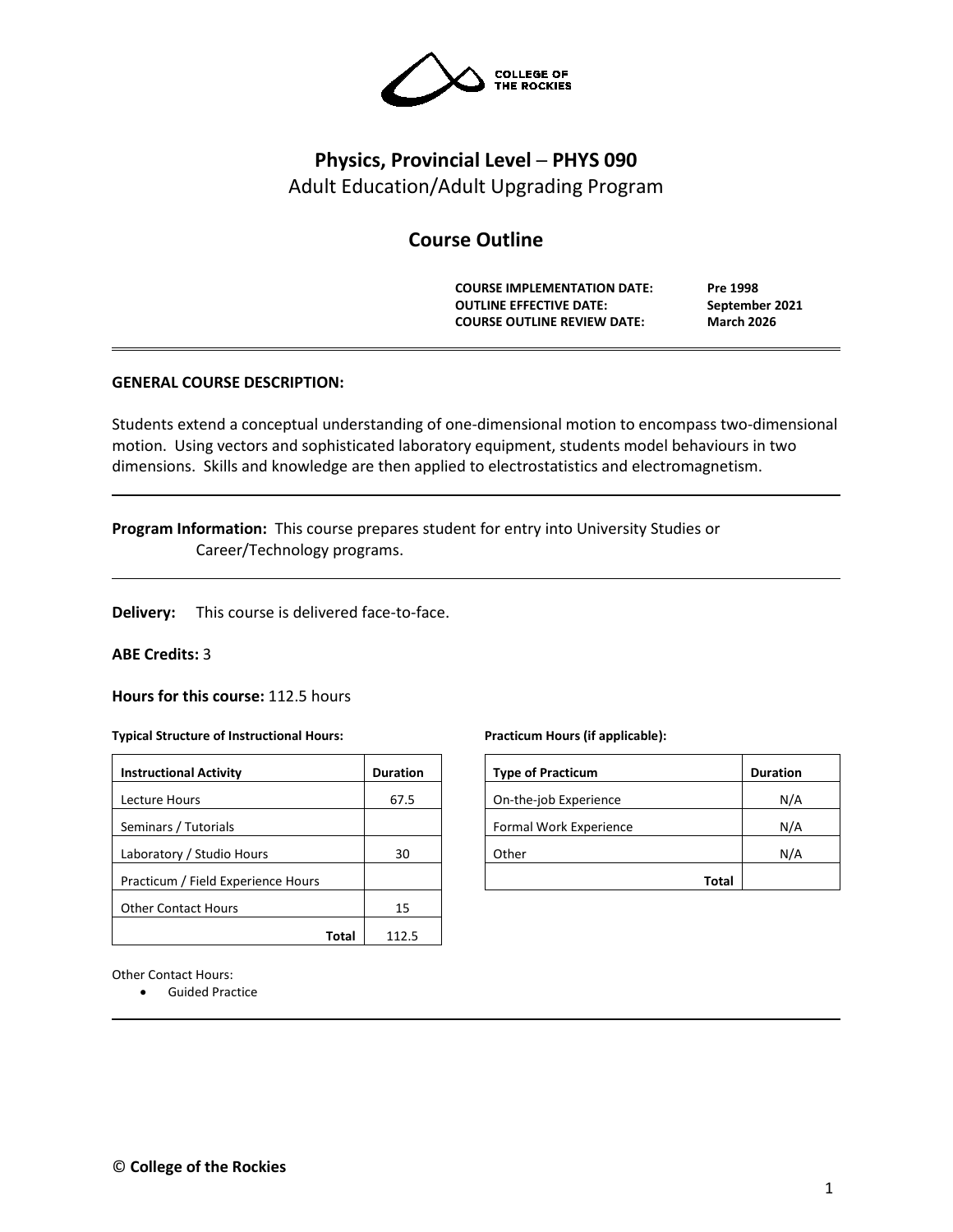Deb Heal, BEd

Signature

Dean Signature

### **APPROVAL SIGNATURES:**

Department Head Joy Brown E-mail: [jbrown3@cotr.bc.ca](mailto:jbrown3@cotr.bc.ca) Dean of Trades and Technology Dr. Jack Moes E-mail: [jmoes@cotr.bc.ca](mailto:jmoes@cotr.bc.ca)

Department Head Signature

EDCO

Valid from: September 2021 – March 2026

Education Council Approval Date

#### **COURSE PREREQUISITES AND TRANSFER CREDIT:**

**Prerequisites:** PHYS 080 or Physics 11, and MATH 080 or Pre-Calculus 11 or Principles 11.

**Corequisites:** Math 090 must be taken either prior to or concurrently.

#### **Flexible Assessment (FA):**

Credit can be awarded for this course through FA  $\boxtimes$  Yes  $\Box$  No

Learners may request formal recognition for flexible assessment at the College of the Rockies through one or more of the following processes: External Evaluation, Worksite Assessment, Demonstration, Standardized Test, Self-assessment, Interview, Products/Portfolio or Challenge Exam. Contact an Education Advisor for more information.

**Transfer Credit:** For transfer information within British Columbia, Alberta and other institutions, please visit [http://www.cotr.bc.ca/Transfer.](http://www.cotr.bc.ca/Transfer)

> Students should also contact an academic advisor at the institution where they want transfer credit.

**Prior Course Number:** N/A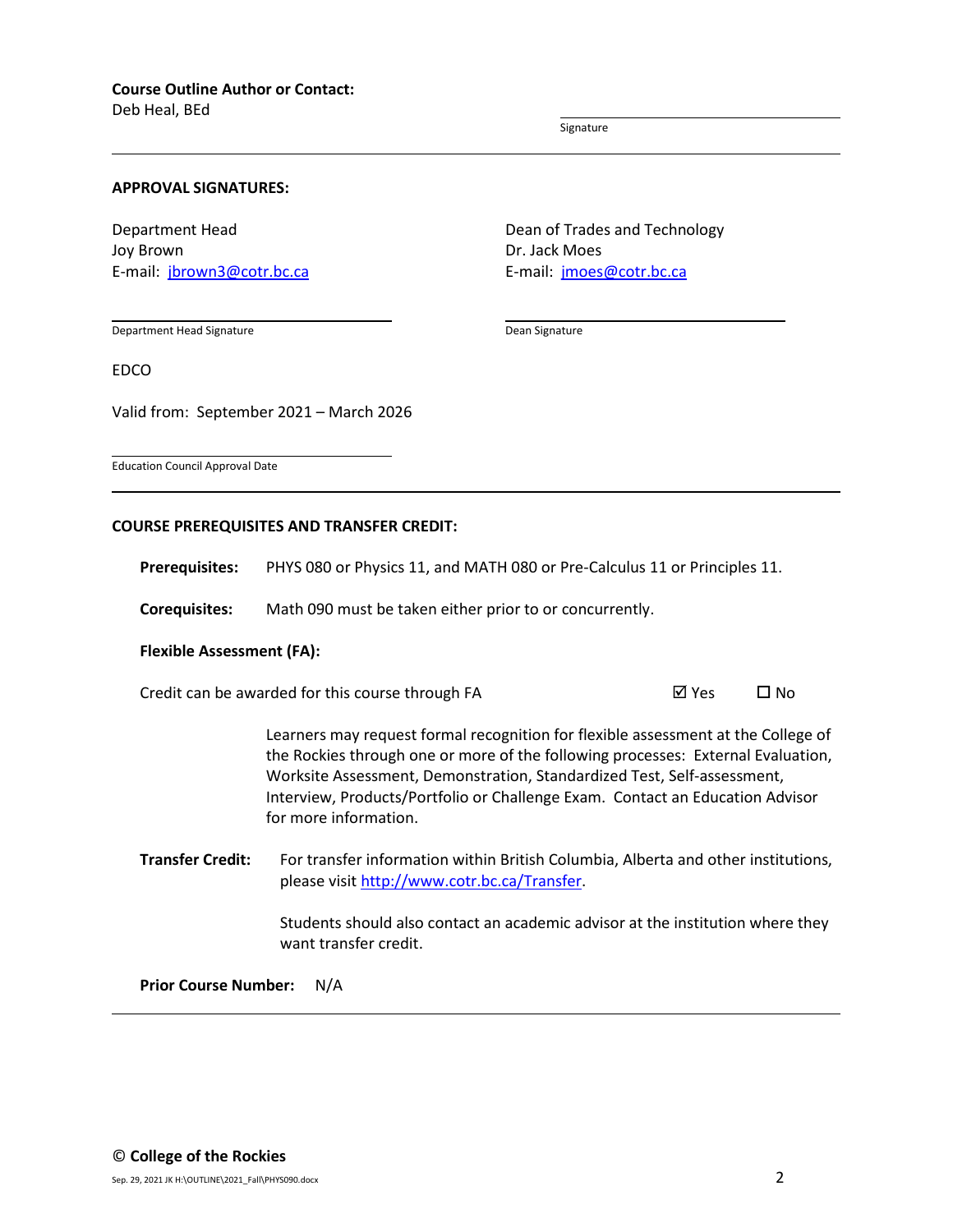## **Textbooks and Required Resources:**

Textbook selection varies by instructor and may change from year to year. At the Course Outline Effective Date the following textbooks were in use:

Wilson, Buffa, Lou. College Physics, 7<sup>th</sup> ed. Pearson Prentice Hall. ISBN 0-13-149579-8

*Please see the instructor's syllabus or check COTR's online text calculator <http://go.cotr.bc.ca/tuition/tCalc.asp> for a complete list of the currently required textbooks.*

## **LEARNING OUTCOMES:**

Upon successful completion of this course, students will be able to demonstrate competency in Provincial Level Physics outcomes as stated in the 2020/2021 ABE-BC Articulation Handbook:

- A) Kinematics in Two Dimensions
	- Use the language and concepts of kinematics to describe motion in two dimensions
	- Resolve, add and subtract vectors
	- Analyze and solve kinematics in two dimensions
- B) Dynamics in Two Dimensions
	- Use the language and concepts of dynamics to describe forces, energy and momentum
	- Analyze and solve dynamics in two dimensions using free body diagrams
		- o Newton's Laws in two dimensions
		- o Momentum in two dimensions
		- o Energy conservation
		- o Uniform circular motion
- C) Equilibrium
	- Analyze and solve equilibrium in two dimensions using free body diagrams
	- Translational Equilibrium
	- Torque
	- Rotational Equilibrium
- D) Electrostatics
	- Use the language and concepts of physics to describe electrostatic phenomena
	- Analyze and solve electrostatic forces and electric fields in two dimensions
	- Analyze and solve electric potential and electric potential energy
- E) Electromagnetism
	- Use the language and concepts of physics to describe electromagnetic phenomena
	- Analyze and solve problems involving magnetic forces and magnetic fields in two dimensions
	- Analyze and solve problems involving electromagnetic induction; includes Faraday's Law and Lenz's law
	- Describe devices that operate using electromagnetic induction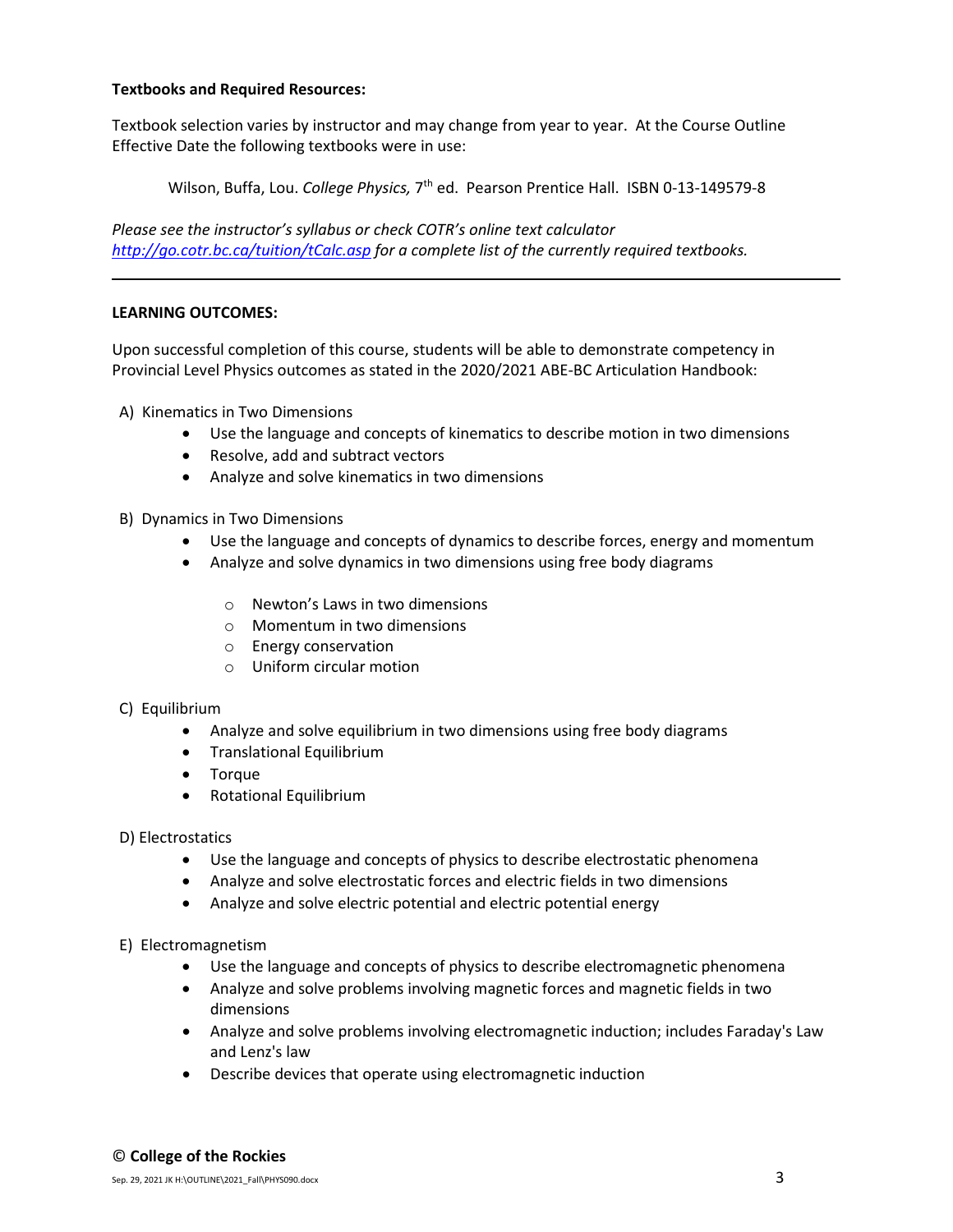## **Laboratories:**

Successful completion of one laboratory from each core topic and a minimum of seven laboratories are required. Laboratory skills must include:

- Collecting data through observation
	- o Record a measurement to the appropriate level of precision
	- o Recognize that all measured values have an uncertainty
- Constructing graphs
	- o Choose appropriate scales
	- o Determine line of best fit
	- o Label correctly
- Drawing conclusions from observations and data
	- o Identify and discuss sources of error
	- o Calculate and interpret the slope of a line
	- o Relate conclusion to objectives
- Calculating experimental error
	- o Determine percent error and percent difference where appropriate
- Writing formal laboratory reports
- Participate in experimental design

## **COURSE TOPICS:**

- Measurement and Problem Solving
- Description of Motion
- Motion in Two Dimensions
- Forces and Motion
- Work and Energy
- Linear Momentum and Collisions
- Circular Motion
- Electric Charge, Forces and Fields
- Electric Potential Energy and the Electric Potential
- Magnetism and Electromagnetism

*See instructor's syllabus for the detailed outline of weekly readings, activities and assignments.*